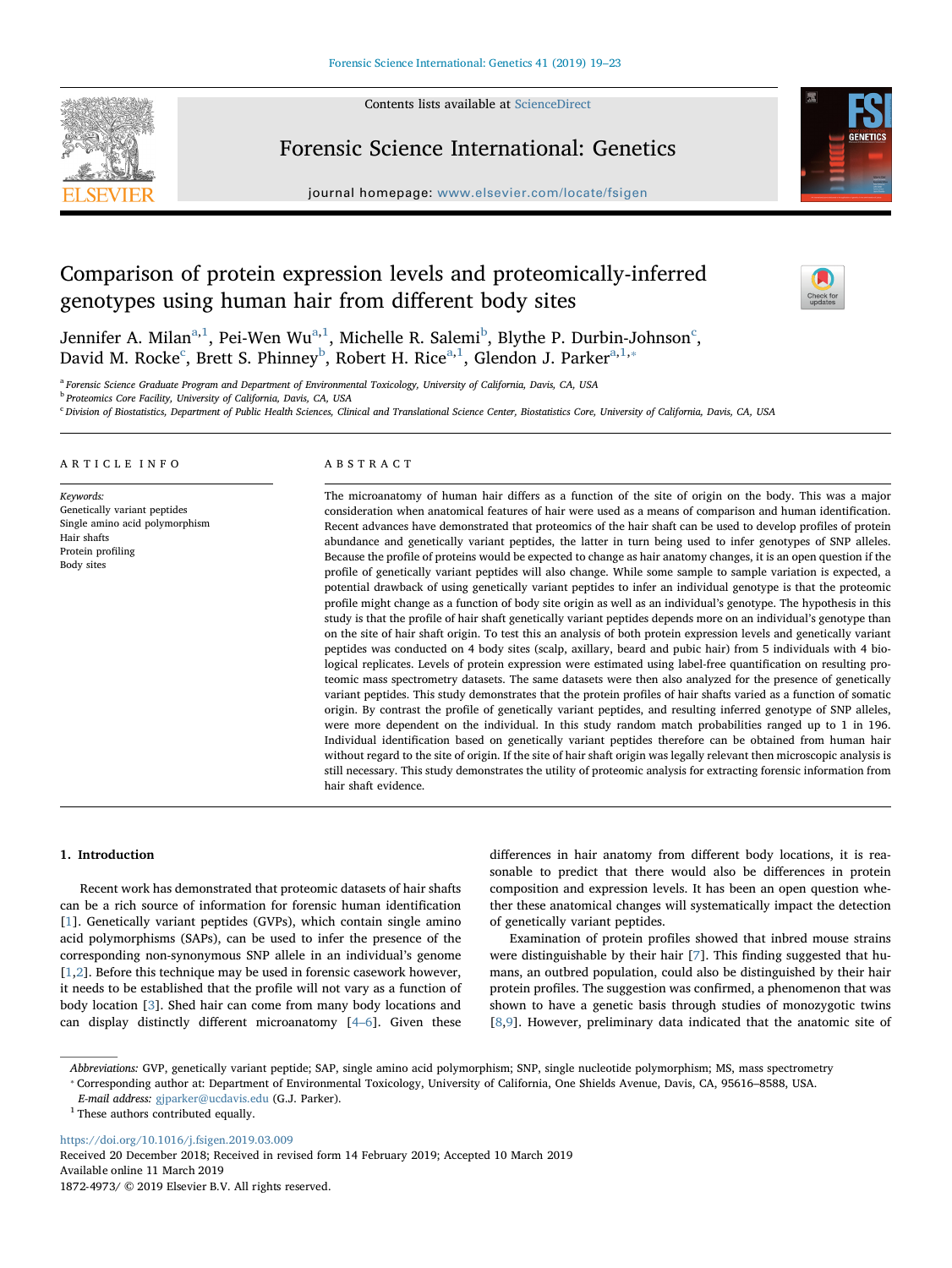origin influenced the hair shaft protein profile [[9](#page-4-6)].

Hair shafts are frequently found at crime scenes and potentially constitute valuable evidence [[3](#page-4-2)]. Comparative microscopic hair examination has generated evidence for human identifications in the past, but quantitative analyses are now sought for greater accuracy and reliability [[6,](#page-4-7)[10\]](#page-4-8). Microscopic hair comparisons are still used to identify the site of hair shaft origin [\[3,](#page-4-2)[4,](#page-4-3)[11\]](#page-4-9). Mitochondrial DNA in the hair shaft, in the absence of nuclear DNA amplicons, has proven valuable in this regard, but gives information about only the maternal genetic lineage [12–[15\]](#page-4-10). The hair protein constituents are a direct reflection of an individual's genomic sequence and expression levels and thus are a potential rich source of genetic and identifying information [[1](#page-4-0)].

With proper processing, proteins of the hair shaft are efficiently trypsinized to yield peptides derived from the constituent proteins. Matching the peptides to the human database identifies the proteins digested, and numbers of matched peptide spectral counts indicates the relative amounts of a given protein. However, since the peptide sequences also reflect variations in coding DNA sequence, the latter can be inferred from the former. From databases of human genomic sequences, the known distribution of non-synonymous single nucleotide polymorphisms in the genome among human populations can be exploited to target variant peptides derived from hair proteins [\[1](#page-4-0)]. This approach previously permitted matching a collection of hair samples to the correct monozygotic twin donors [\[8\]](#page-4-5).

#### 2. Materials and methods

#### 2.1. Human subjects and sample collection

A total of 5 subjects provided samples of hair shafts from four body sites (25 mg each, typically in tufts of hair about 2 in. in length) with informed consent and approval from the Institutional Review Board of the University of California, Davis (Protocol #741750-1). The sampled hair had not received previous chemical treatment (coloring, bleaching, straightening). The subjects were all male in order to include facial beard hair in the cohort of different hair types. Other hair types collected include shafts from the scalp, pubis and axillary region.

## 2.2. Hair processing

Hair samples were processed as previously described [[8\]](#page-4-5). Briefly, 4 mg of hair shafts from each subject  $(n = 5)$  and site (scalp, pubic, beard and axillary) were processed as 4 biological replicates in parallel for a total of 80 samples. Hair samples were chopped into 2 mm lengths, weighed (4 mg), rinsed twice in 2% sodium dodecanoate (SD) w/v in 0.05 M ammonium bicarbonate to remove dust and debris, heated overnight at 70 °C in 0.4 mL of the same buffer adjusted to 25 mM in dithioerythritol, and then alkylated with iodoacetamide for 45 min at room temperature with magnetic stirring in the dark. To avoid denaturation of trypsin, SD was removed by ethyl acetate extraction after acidification to pH 2–3 with TFA (0.75%). After the upper organic phase was removed, the lower aqueous phase was readjusted to pH 8 with ammonium hydroxide and bicarbonate, and the protein was digested by daily addition of 40 μg of reductively methylated trypsin [[13\]](#page-4-11). The digests were clarified by centrifugation  $(5 \text{ min } x\ 14,300 \text{ g})$ and submitted for mass spectrometric analysis.

## 2.3. Mass spectrometry and protein identification

As previously described, digests were analyzed by separation on a Proxeon Easy-nLC II HPLC followed by an in-line electrospray ionization with a Proxeon nanospray source and mass spectrometry on a Thermo Scientific Q Exactive Orbitrap (Thermo Scientific, Asheville, NC, USA) [\[8\]](#page-4-5). Tandem mass spectral data were analyzed using X!Tandem Vengeance (2015.12.15.2), and peptide/protein identifications were validated using Scaffold version 4.4.3. Protein identifications

(decoy false discovery rate 2.8%) were based on a minimum of two peptides (peptide decoy false discovery rate 0.7%). For two-way comparisons of expression level at different sites, data were analyzed as weighted-normalized spectral counts, where exclusive peptide counts were used to delete proteins from the weighted that were identified primarily through shared peptides. Two reagent blank samples with no hair were incorporated into the analysis, with no consistent hair specific genes identified and no genetically variant peptides detected. Each acquisition was separated by a 'sawtooth gradient' wash.

## 2.4. Detection of genetically variant peptides

Acquired proteomic datasets from each sample were converted into MGF format using MSconvertGUI (Proteowizard 2.1, [http://](http://proteowizard.sourceforge.net) [proteowizard.sourceforge.net](http://proteowizard.sourceforge.net)) and submitted to the Global Proteome Machine webserver [\(www.thegpm.org;](http://www.thegpm.org) X!Tandem Alanine (2017.2.1.3)) and GPM Fury (X!Tandem Alanine (2016.10.15.2)). Default search settings were used with the exception of a 20 ppm error for the primary scan, inclusion of complete cysteine carbamidomethylation  $(C + 57)$ , and partial modifications of oxidized methionine  $(M + 16)$ , and deamidation  $(N + 1, Q + 1)$ . Detected variant spectra were filtered for quality and specificity. Quality measures include the  $log(e)$  score of less than  $-2.0$ , a mass error of fragment ions of less than 0.04 Da, exclusion of peptides based on non-tryptic cleavage and the presence of unexpected modifications and fragmentation masses that also occurred on the alternative allele. Characterized genetically variant peptides (GVPs) were identified in each dataset [\[1\]](#page-4-0). When combining datasets from two biological replicates of a sample, presence of a GVP was determined by detection in either or both datasets, with no additional weighting for the second identification.

## 2.5. Label-free quantitation

Intensity-based absolute quantitation (iBAQ) values of samples analyzed with a Q-Exactive Plus mass spectrometer were used to calculate the relative molar amount of each protein [[16\]](#page-4-12). iBAQ values were calculated by importing MaxQuant (version 1.5.7.4). MS1 intensity values and identification results were transferred into Scaffold version 4.7.5 and iBAQ values calculated. Values were calculated for the protein clusters identified by MaxQuant. The mass spectrometry proteomics data have been deposited to the ProteomeXchange Consortium via the PRIDE partner repository with the dataset identifiers PXD011732 and PXD012072, and the Center for Computational Mass Spectrometry (massIVE) with the dataset identifier MSV000083233 (massive.ucsd.edu) [[17\]](#page-4-13).

## 2.6. Statistical analysis

For analysis of protein profiles, weighted spectral count data from the Scaffold algorithm [\[9\]](#page-4-6) were transformed using a variance stabilizing transformation for negative binomial data, which takes the form  $f_{\theta}(x) = \ln[x + \sqrt{x^2 + \frac{x}{\theta}} + \frac{1}{2\theta}].$  This transformation, when  $\theta$  is selected to minimize the correlation between the variance and standard deviation of the transformed data, removes mean-variance dependency from the data so that they may be analyzed using methods that assume constant variance across the range of the data. Data were then analyzed using the Bioconductor package for gene expression analysis limma, version 3.28.17 [[18\]](#page-4-14), which fits linear models to each protein separately and then applies empirical Bayes shrinkage to the estimated variances to increase power. Application of the above transformation to RNA-Seq data has been discussed [\[19](#page-4-15)]. The linear models used for analysis include terms for body area, subject, and the subject-body area interaction. Analyses were conducted using R, version 3.3.1 (R Core Team, 2015). Multidimensional scaling plotting was performed as described in Torgerson [[20\]](#page-4-16).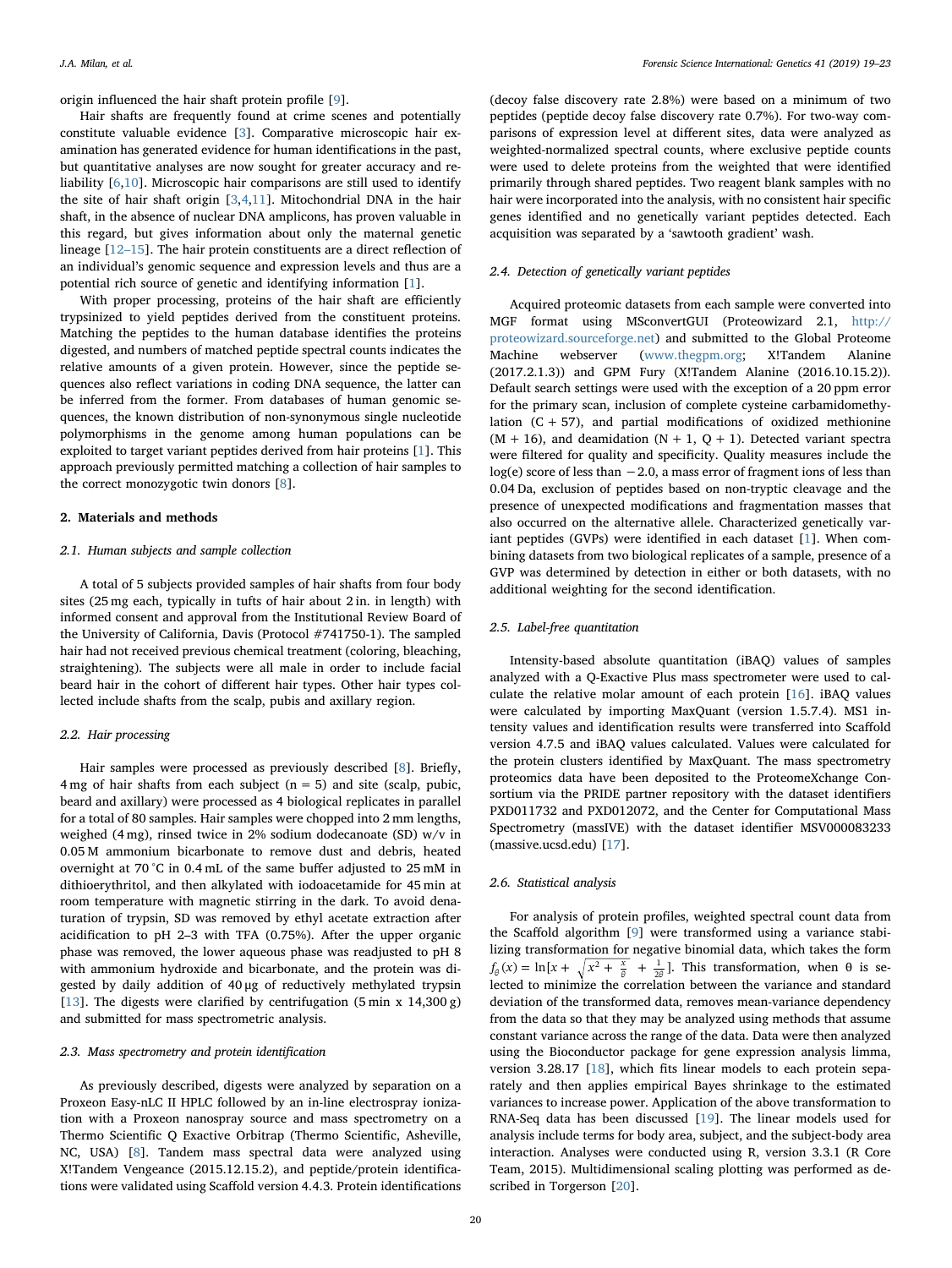For statistical analysis, GVPs that were detected in all subjects  $(n = 10)$  were removed. Remaining informative GVPs with uneven distribution across the cohort were assigned a value of "1" for detected and "0" for non-detected, then multiplied by the inverse of the genotype frequency of the corresponding SNP allele in the 1000 Genomes Project EUR population (phase 3) to give more weight to rarer GVPs. An agglomerative hierarchical clustering dendrogram was constructed based on the Euclidean distance matrix of the weighted detection data. Analyses were conducted using R, version 3.4.3 (R Core Team, 2017). The hierarchical clustering dendrogram was constructed using the R function hclust (with default options) and the contributed R package dendextend, version 1.6.0.

The probability of the proteomically inferred non-synonymous SNP genotype occurring in the European population, also called the random match probability (RMP), was calculated with the assumption of complete dependence within an open reading frame and complete independence outside of the gene boundaries [\[1\]](#page-4-0). When multiple single amino acid polymorphisms were detected within a gene boundary, the combination of each possible allele was counted in the individual genotypes of Europeans in the 1000 Genome Project (phase 3) to determine the appropriate genotype frequency  $[1,21]$  $[1,21]$  $[1,21]$  $[1,21]$ . The population distribution of the GVP profile was estimated as the product of inferred SNP allele or allele combinations (Pr(GVP profile|EUR)). The use of Jeffreys prior probability to estimate population distribution in the lack of an observed SNP allele in the European population was not necessary since all inferred SNPs were represented in reference populations of the 1000 Genome Project [[1](#page-4-0)[,21](#page-4-17),[22\]](#page-4-18).

#### 3. Results

#### 3.1. Profile comparisons among individuals

Previous work demonstrated that profiles of protein expression levels in scalp hair can distinguish among human donors in two-way comparisons [\[8,](#page-4-5)[9](#page-4-6)]. Present work investigated whether profiles of hair from other body sites could also distinguish among individuals. To this end hair samples from 4 different body sites (scalp, beard, axillary, pubic) from each of 5 unrelated male individuals were collected and analyzed with 4 biological replicates. Protein and peptide yields averaged 634  $\pm$  54, and 21,721  $\pm$  1254 (average  $\pm$  sd.) respectively across all samples. There was no difference in proteomic yields from hair shafts across different individuals or body locations (Figure S1). The protein expression levels (weighted spectral counts) were compared protein by protein between individuals separately for each body site. Numbers of proteins with significantly different levels (adjusted  $p < 0.05$ ) are given in [Table 1.](#page-2-0) As indicated, hair from any of the 4 sites was similarly discriminating among the 5 subjects. A multidimensional scaling plot, similar to a principal component analysis, summarizes the fold differences between samples in pairwise comparisons (Figure S2).

## <span id="page-2-0"></span>Table 1

Differences in protein expression levels at 4 bodily sites among 5 subjects according to two-way comparisons. Shown are the numbers of proteins that differ significantly in weighted spectral counts between subjects at a given site. The subjects are numbered 1-5. Sampled are from axillary (A), beard (B), pubic (P) and scalp (S) regions.

| 1A<br>2A<br>3A<br>4A | 2A<br>21<br>2P | 3A<br>54<br>52<br>3P | 4Α<br>54<br>46<br>59<br>4P | <b>5A</b><br>28<br>29<br>60<br>45<br>5P | 1В<br>2B<br>3B<br>4B | 2В<br>32<br>2S | 3B<br>58<br>44<br>3S | 4B<br>50<br>31<br>74<br>4S | 5В<br>51<br>55<br>87<br>53<br><b>5S</b> |
|----------------------|----------------|----------------------|----------------------------|-----------------------------------------|----------------------|----------------|----------------------|----------------------------|-----------------------------------------|
| 1P                   | 17             | 29                   | 48                         | 20                                      | <b>1S</b>            | 73             | 51                   | 44                         | 40                                      |
| 2P                   |                | 19                   | 46                         | 34                                      | 2S                   |                | 96                   | 62                         | 63                                      |
| 3P                   |                |                      | 19                         | 38                                      | 3S                   |                |                      | 63                         | 70                                      |
| 4P                   |                |                      |                            | 30                                      | 4S                   |                |                      |                            | 28                                      |

<span id="page-2-1"></span>

Fig. 1. Hierarchical clustering of significant pairwise differences in protein levels from different anatomic sites. Data from all the samples at each site  $(n = 20)$  were grouped and compared by site. The numbers of differences used for the comparison are tabulated.

Hair from the same individual tended to cluster together. However, comparing two individuals using profiles of protein expression with hair from different sites appeared not suitable for such testing because the information from different sites in a given individual were substantially different.

## 3.2. Protein expression levels vary with anatomic site

The weighted spectra count data above were employed to discern consistent differences between hair samples from the different sites. [Fig. 1](#page-2-1) shows the table of differences calculated by two-way comparisons among the pooled values for the sites and a hierarchical clustering based on these values. As indicated, hair from axillary and pubic regions were the closest in profile of protein expression levels, while beard hair was most different from those, and scalp hair was in between. Fold differences in protein level for each comparison are given in Supplementary Table S1.

To help describe the differences among individual proteins in hair from the different sites, the proteins were subjected to label free quantitation [[16\]](#page-4-12). For this purpose, the quantitative values for each protein were averaged among the 5 subjects. The result is given in [Table 2,](#page-3-0) where the top 25 proteins at each site are shown. Although semi-quantitative, these values are useful in judging the relative prevalence of constituent proteins. For example, as previously found using an early method of label-free quantitation, keratins comprise > 90% of the protein in the hair shaft [[23\]](#page-4-19).

## 3.3. Analysis of genetically variant peptides across body sites

Proteomes of hair shafts from the four body sites (scalp, beard, axillary, pubic) from five subjects were generated with four biological replicates, as described above. Genetically variant peptide (GVP) profiles were collated from polymorphic peptides identified in the proteomic datasets. Two biological replicates from each body site were pooled for each individual. The resulting GVP profiles were collated for each analyzed dataset and pooled for each set of replicate samples. Figure S2 shows a heatmap summary of the GVPs detected in the datasets. Due to the diversity in trypsin proteolysis, occasionally one SAP is represented in several semi-tryptic partially redundant peptides, although in this study that was not the case.

For statistical analysis, the values were weighted as the inverse of inferred SNP genotype frequency from the European populations. This follows the assumption that correlation between rarer alleles should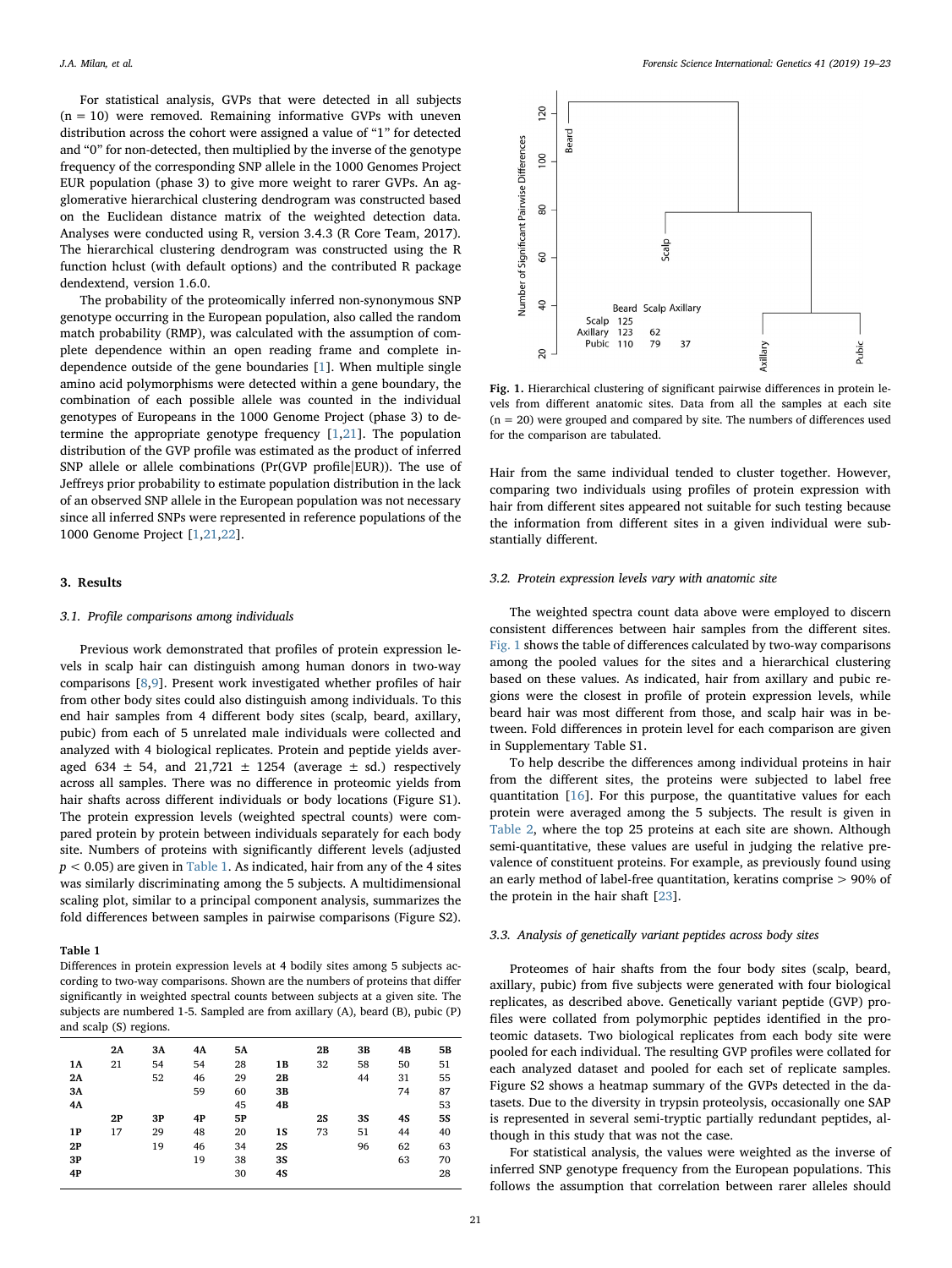#### <span id="page-3-0"></span>Table 2

Relative protein levels in hair from different anatomic locations. Estimates obtained by label free quantitation (iBAQ) of all the samples from each site  $(n = 20)$  were averaged, normalized to 100%, and listed as percentages in order of prevalence in scalp samples. The top 25 proteins account for > 98% of the calculated total amounts.

| Gene Name           | Axillary | Beard | Pubic | Scalp |
|---------------------|----------|-------|-------|-------|
| $KRT85^a$           | 25.46    | 25.19 | 25.42 | 26.04 |
| KRT33B <sup>b</sup> | 21.63    | 23.28 | 21.98 | 24.28 |
| <b>KRT32</b>        | 9.91     | 10.26 | 9.90  | 10.58 |
| <b>KRT35</b>        | 7.93     | 8.57  | 7.99  | 8.57  |
| KRT38 <sup>c</sup>  | 9.85     | 6.65  | 10.28 | 6.32  |
| KRT36               | 4.94     | 4.93  | 5.01  | 4.99  |
| <b>KRT75</b>        | 2.66     | 2.42  | 2.52  | 3.07  |
| KRT7                | 2.17     | 2.38  | 2.22  | 2.42  |
| KRT10               | 3.47     | 2.34  | 3.08  | 2.41  |
| GRIPAP1             | 0.99     | 1.30  | 1.50  | 2.10  |
| <b>KRT82</b>        | 1.94     | 1.97  | 1.90  | 1.90  |
| HIST1H4A            | 1.92     | 1.72  | 1.72  | 1.67  |
| <b>HIST1H2BC</b>    | 1.14     | 1.06  | 0.99  | 1.06  |
| VSIG8               | 0.90     | 0.75  | 0.83  | 0.78  |
| hCG 2039566         | 0.36     | 0.45  | 0.40  | 0.38  |
| <b>KRT39</b>        | 0.36     | 0.33  | 0.33  | 0.37  |
| KRT14 <sup>d</sup>  | 1.12     | 1.86  | 0.32  | 0.35  |
| S100A3              | 0.35     | 0.29  | 0.32  | 0.28  |
| HIST2H3PS2          | 0.35     | 0.27  | 0.29  | 0.27  |
| LGALS3              | 0.20     | 0.23  | 0.20  | 0.22  |
| CALML3              | 0.27     | 0.33  | 0.28  | 0.21  |
| <b>UBB</b>          | 0.27     | 0.32  | 0.26  | 0.20  |
| LGALS7              | 0.17     | 0.22  | 0.18  | 0.14  |
| <b>SFN</b>          | 0.10     | 0.15  | 0.10  | 0.09  |
| DSG4                | 0.08     | 0.08  | 0.08  | 0.08  |

<span id="page-3-3"></span><sup>a</sup> Cluster including KRT81, KRT83, KRT86.<br>b Cluster including KBT91, KBT93A, KBT9

<span id="page-3-4"></span>b Cluster including KRT31, KRT33A, KRT34, KRT40.

<span id="page-3-5"></span>Cluster including KRT37.

<span id="page-3-6"></span><sup>d</sup> Cluster including KRT16, KRT17.

have a greater weight in the analysis. From the data an agglomerative hierarchical clustering dendogram was constructed based on the Euclidean distance matrix of the weighted detection data. The GVP profiles clustered by subject not by body site ([Fig. 2](#page-3-1)). This indicates that GVP profiles obtained from different body sites from one individual are more similar than those profiles obtained from other unrelated individuals. While sample-to-sample variation occurs, and some GVPs are not always detected, the differences observed are explained more by underlying genotype than biological differences in protein expression that track with anatomical changes to the hair shaft. The GVP profile therefore appears dependent on individual genotype and is not

<span id="page-3-1"></span>

<span id="page-3-2"></span>

Fig. 3. Random Match Probabilities of the Profile of Genetically Variant Peptides. The cumulative profile of genetically variant peptides was developed for each subject. Each probability of the inferred SNP genotype occurring in the European population of the 1000 genome project was estimated as described in the Methods. Probabilities are presented as the inverse of Pr(GVP profile|EUR).

systematically affected by the anatomical source of the hair shafts.

#### 3.4. Calculation of random match probability

Profiles of genetically variant peptides for each subject were cumulatively combined from datasets of all body sites. These were used to create profiles of inferred SNP alleles. The resulting probability of each genotype occurring in the European population of the 1000 Genome Project (Pr(GVP profile|EUR)) was estimated as described in the Methods [[1](#page-4-0)[,21](#page-4-17)]. Application of the product-rule assumed complete dependence within the open reading frame and complete independence outside of the gene boundary [[1](#page-4-0)]. Resulting random match probabilities (RMP) ranged from a low of 1 in 8 to a high of 1 in 196 [\(Fig. 3](#page-3-2)). The number of detected GVP peptides and inferred SNP alleles ranged from 23 to 27, although this is reduced to 12 to 17 when non-discriminatory alleles ( $gf \geq 0.99$ ) are excluded.

## 4. Discussion

Based on results from inbred mouse strains [[7](#page-4-4)[,24](#page-4-20)], profiles of human hair protein expression were originally pursued to expand the usefulness of hair evidence for distinguishing among individuals. Present results indicate that such comparisons are similarly discriminating regardless of the anatomic origin of the hair provided that samples from the same site are compared. Since the protein profiles depend on the site of origin, analogous to those from epidermal corneocytes from

> Fig. 2. Hierarchical clustering dendrogram of GVP detection data. Proteomic duplicates were pooled and detected GVPs collated and weighted by the inverse of genotype frequency. A hierarchical clustering dendogram was generated as described in the Methods. Branches corresponding to clusters by subject are shown in a different color for each subject. Sample labels indicate the body area from which the sample originated:  $S =$  Scalp,  $B =$  Beard,  $P =$  Pubic,  $A =$  Axillary.